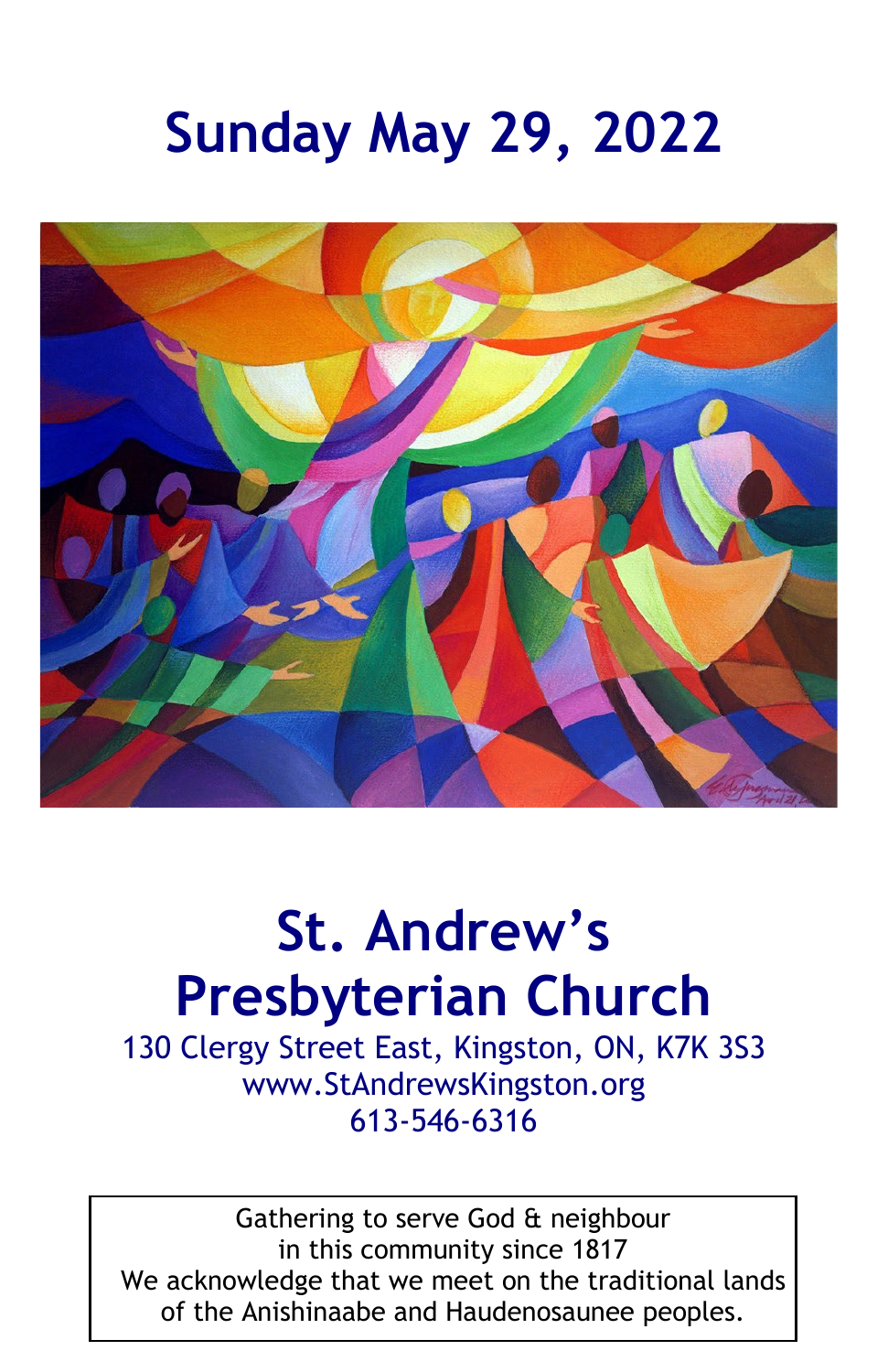## *ORDER OF SERVICE*

| <b>Preludes</b>                      | In Memory of June                                           | John Hall     |     |
|--------------------------------------|-------------------------------------------------------------|---------------|-----|
|                                      | Passacaglia                                                 | John Hall     |     |
| <b>Entry of the Bible</b>            |                                                             |               |     |
| <b>Call to Worship</b>               |                                                             |               |     |
| <b>Hymn</b>                          | Praise to the Lord, the Almighty                            |               | 321 |
|                                      | who rules all creation.                                     |               |     |
| <b>Prayer of Approach</b>            |                                                             |               |     |
| The Lord's Prayer                    |                                                             | see insert    |     |
| <b>Introit</b>                       |                                                             | David Cameron |     |
| <b>Greetings &amp; Announcements</b> |                                                             |               |     |
| <b>Hymn</b>                          | One more step along the world I go                          |               | 641 |
|                                      | keep me travelling along with you.                          |               |     |
| <b>Time With Children</b>            |                                                             |               |     |
|                                      |                                                             |               |     |
| <b>Scripture Lessons</b>             | Genesis 12:1-2, 3b                                          | Lori-Kim      |     |
|                                      | Responsive Psalm 121<br>Luke 24:50-53                       |               |     |
|                                      | Matthew 5:13                                                |               |     |
| Anthem                               | Irish Blessing (see insert)                                 | Ian W. Bevell |     |
| Sermon                               | Images of the Church                                        |               |     |
|                                      | 5) You are the salt of the earth                            |               |     |
| <b>Hymn</b>                          | Sent forth by your blessing                                 |               | 775 |
|                                      | (verse $1$ – substitute "Word now" for "table";             |               |     |
|                                      | and "sermon" for "supper")                                  |               |     |
|                                      | <b>Prayers of Thanksgiving, Intercession and Dedication</b> |               |     |
|                                      |                                                             |               |     |
| <b>Doxology</b>                      | Praise God from whom all blessings flow                     |               | 830 |
| <b>Hymn</b>                          | Come sing, O church, in joy                                 |               | 757 |
| <b>Benediction and Choral Amen</b>   | Come celebrate the journey                                  |               |     |
| <b>Postlude</b>                      |                                                             |               |     |
|                                      | <b>Choral Song</b>                                          | S.S. Wesley   |     |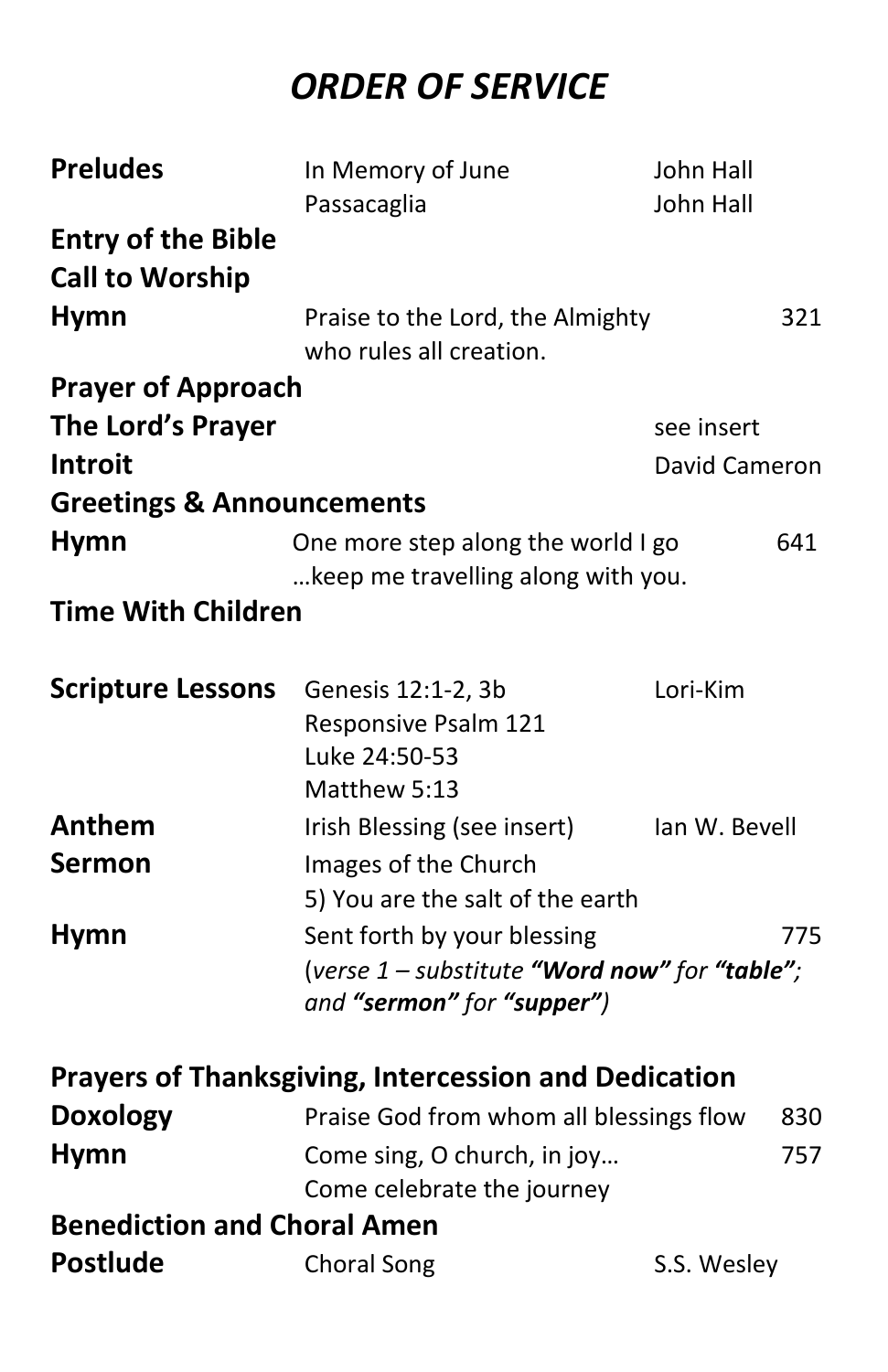#### **The Lord's Prayer**

Our Father, who art in heaven, hallowed be thy name. Thy kingdom come, thy will be done, on earth as it is in heaven. Give us this day our daily bread.

Forgive us our debts as we forgive our debtors.

And lead us not into temptation but deliver us from evil,

for thine is the kingdom, the power and the glory, for ever. Amen

## **SCRIPTURE LESSOONS**

#### **Genesis 12:1-2; 3b**

Now the Lord said to Abram,

'Go from your country and your kindred and your father's house to the land that I will show you. I will make of you a great nation, and I will bless you, and make your name great, so that you will be a blessing. I will bless those who bless you; and in you all the families of the earth shall be blessed.'

#### **Responsive Psalm 121**

I lift up my eyes to the hills; from where is my help to come? **My help comes from the Lord, the maker of heaven and earth.** The Lord will not let your foot be moved and the One who watches over you will not slumber.

#### **Behold, the One who keeps watch over Israel shall neither slumber nor sleep.**

The Lord, the Lord, is your keeper; the Lord is your shade at your right hand,

## **so that the sun shall not strike you by day,**

#### **nor the moon by night.**

The Lord shall preserve you from all evil and shall keep you safe.

> **The Lord shall watch over your going out and your coming in, from this time forth for evermore.**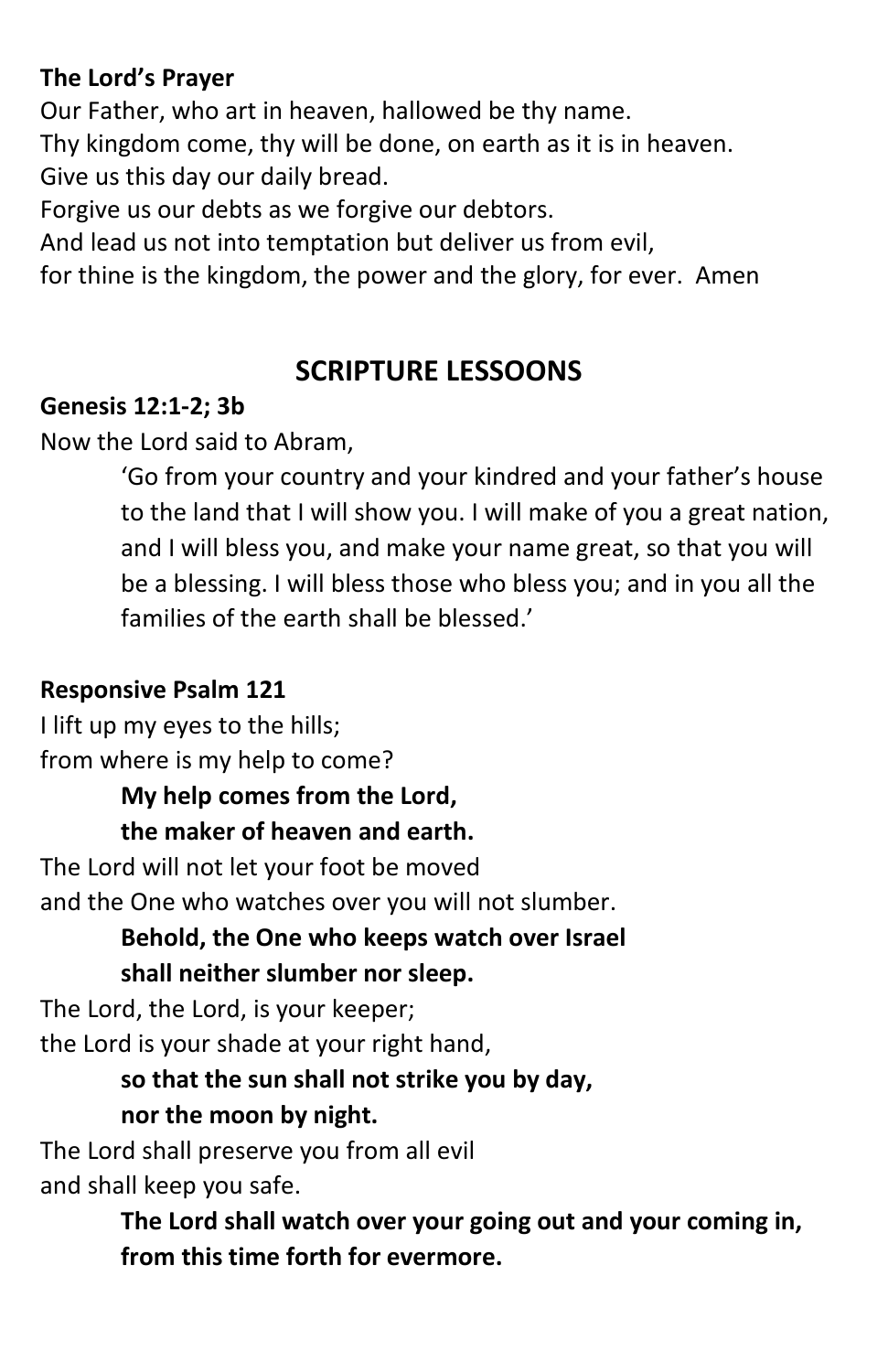#### **Luke 24:50-53**

Then (Jesus) led them out as far as Bethany, and, lifting up his hands, he blessed them. While he was blessing them, he withdrew from them and was carried up into heaven. And they worshipped him, and returned to Jerusalem with great joy; and they were continually in the temple blessing God.

#### **Matthew 5:13**

'You are the salt of the earth; but if salt has lost its taste, how can its saltiness be restored? It is no longer good for anything, but is thrown out and trampled under foot.

## **NOTES FROM THE DIRECTOR OF MUSIC**

*"Music is an integral part of every worship service rather than simple entertainment appealing to surface sensibilities and the more secular aspects of our lives. It serves to enhance the Sunday message and raise the life and spirit of the listeners and sharers. We sincerely try to join the Ministers in their deeper messages to the congregation and to add to the singing joy of our worship to God."*

These were the eloquent words of June Richards, organist and choir director at St. Andrew's from 1977 until her retirement in June 2008. Today I would like to pay tribute to the organists of the recent past who have "tried to join the Ministers in their deeper messages to the congregation". June Richards passed away Sept 16 of last year and I composed a piece in her memory which is my first **Prelude**. June worked hard and persistently to convince the congregation of the need to refurbish the pipe organ. Consequently, major work was done on the organ in 1985. The organ was installed when the church was erected in 1890. Since then it has undergone several transformations. In January 2020, the large façade pipes were refinished. This was just before the outbreak of Covid 19 and our consequent livestreaming of the services. The shiny pipes looked splendid on the TV screen. These large dark toned Diapason pipes are rarely heard by themselves and are the oldest pipes on the organ. In order for people to clearly hear these pipes, I composed a special piece for our service of January 26, 2020. The opening theme is played on these pipes alone. The theme is repeated several times in this Passacaglia.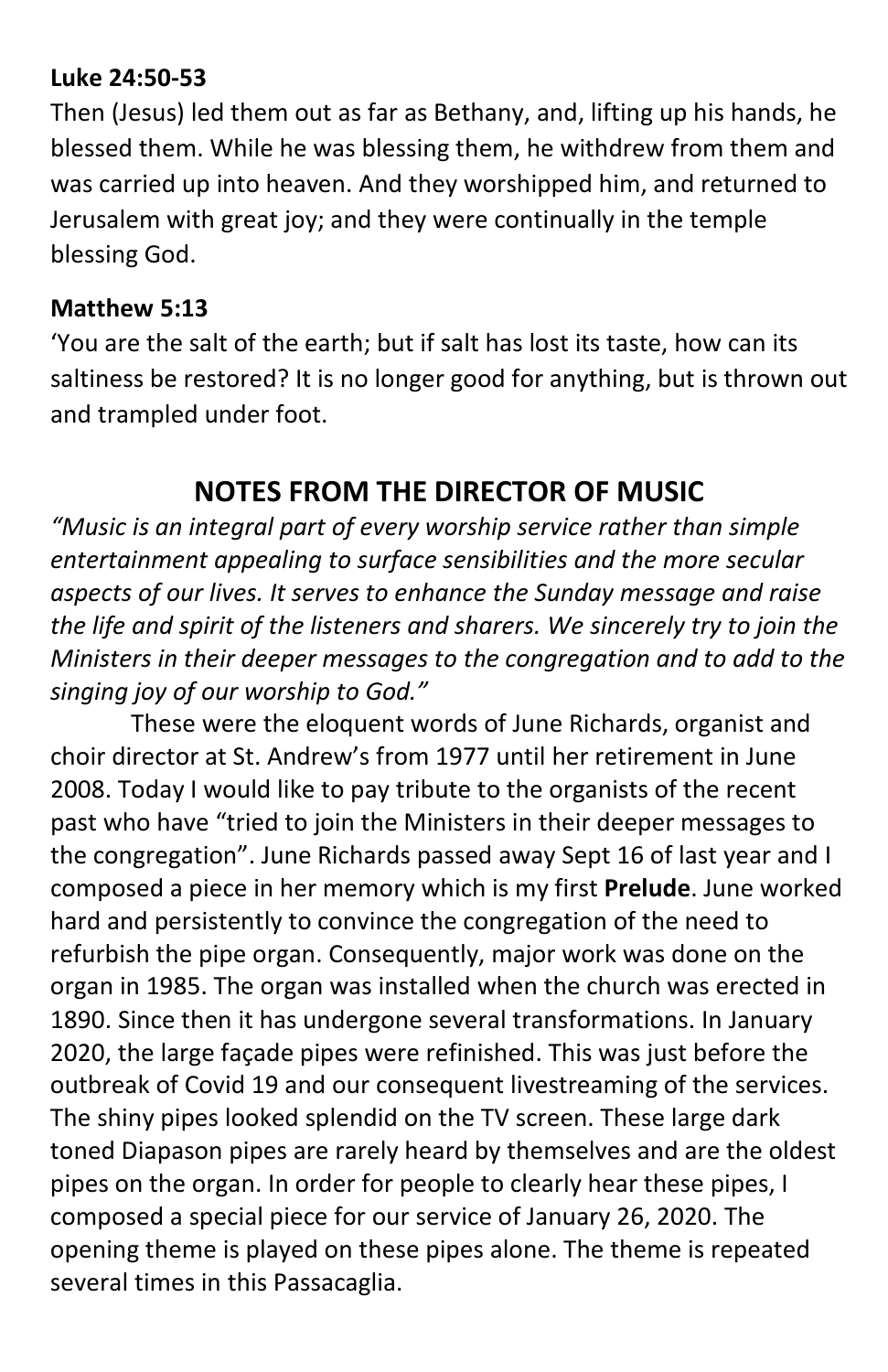I wanted to pay tribute to two other organists of St. Andrew's who were here for a brief time and "sincerely tried to add to the singing joy of our worship to God". Ian Bevell and David Cameron are both composers as well as gifted organists and we present a sample of their music as the **Introit** and **Anthem**. The Anthem is appropriate for today's service when we with sadness and appreciation say goodbye to the Rev. Andrew Johnston. Andrew and I have had a great relationship. I have found his ministry a great inspiration and I know that this feeling is shared by all. I played Wesley's "Choral Song" at the Service of Thanksgiving last month and Andrew commented to me how much he liked it and how very appropriate he thought it was. To me, the piece is a great expression of a celebration of life and so I present it as an expression of gratitude for Andrew's great contribution to this congregation.

## **ANNOUNCEMENTS**

#### **New Serviceberry Trees for the church**

After the postlude today, please join Andrew and Béatrice on the lawn between the church and the manse (north side of the church), as we dedicate two new trees to the glory of God and in thanksgiving for Andrew's ministry among us.

#### **After Church Fellowship Time**

As we are adjusting to the "new normal" that guides our social interactions, we are once again serving refreshments in St. Andrew's Hall following the service. Please join us whenever you feel comfortable to do so. You can always grab a beverage and socialize on the church lawn.

#### **Artwork in the Foyer**

The Mess Art Gallery in the north foyer of the church has a new exhibit this month. This showing features the work of Mess artist Matt Warren.

#### **Manse Community Outreach**

Thank you to Barb and Al Zabel and Susanne Cliff-Jungling for providing the Sunday Supper for the residents of the manse today. Someone is still needed to supply the entree for the Supper on June 26. If you would like to volunteer, please call Anne-Marie Gabrini at 613-766-7266.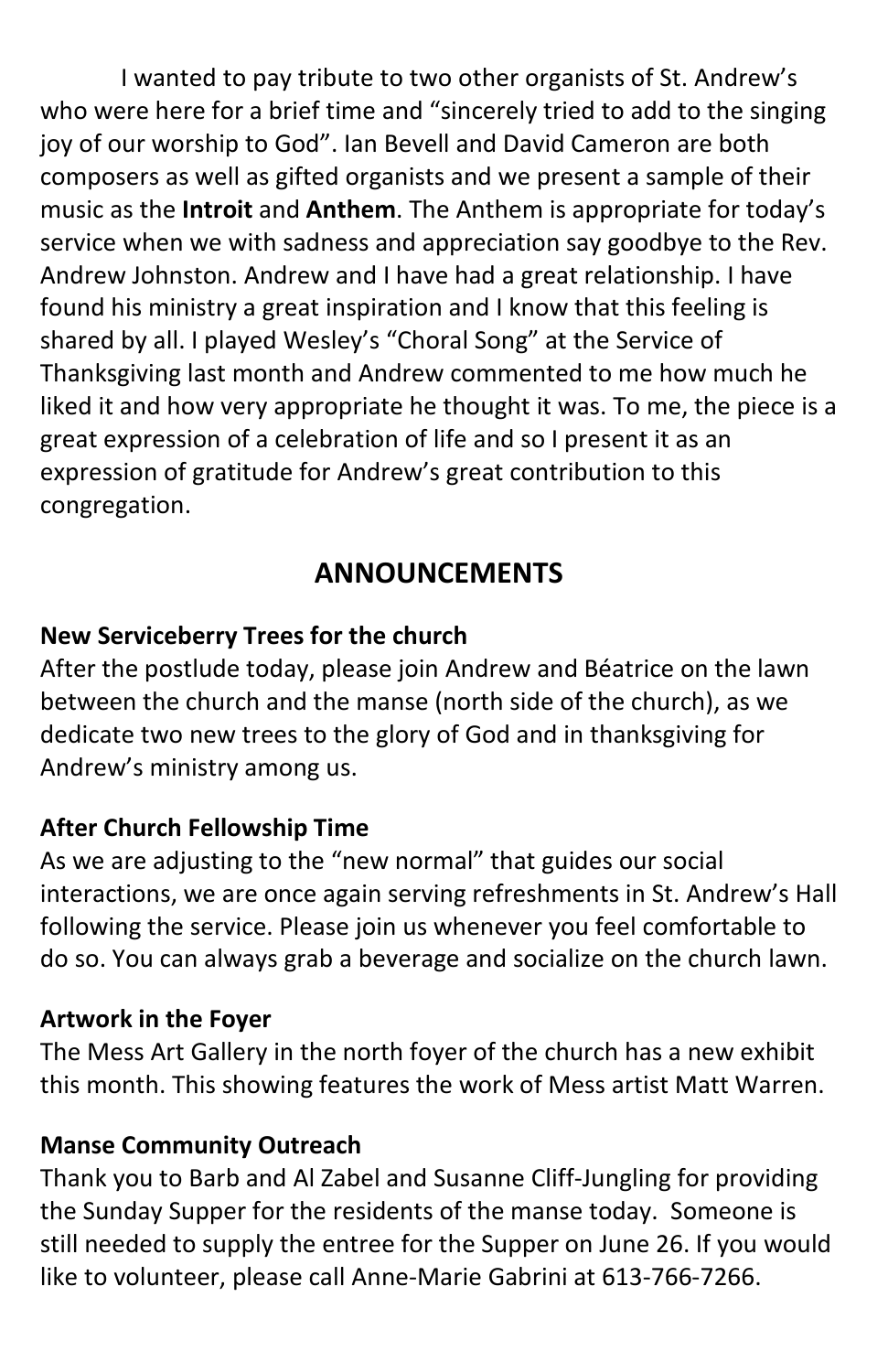#### **Imago Dei**

Thursday June 9, 4:30 p.m., on Zoom. Contemplative reading, prayer & community in Christ. All welcome. For details, contact Dorothy [\(dotmessenger@gmail.com\)](mailto:dotmessenger@gmail.com)

#### **Mid-Week Worship**

Wednesday 14 & 28, 7:30 p.m. A time of song and prayer in the tradition of the Taizé community. Led by Susanne and Wendy. <https://us02web.zoom.us/j/82464811989>

#### **ALSO**

#### **Saturday June 4** – **RCCO concert**

Starting at 2:30, a concert by various local organists, including our own John Hall, here in the sanctuary of St. Andrew's. Admission is free, with donations collected in support of RCCO scholarship program.

#### **Sunday June 5 - Service for QE2 Platinum Jubilee**

Next Sunday, June 5, at 4:00 p.m., there will be a special service to commemorate the Queen's Platinum Jubilee at St. George's Anglican Cathedral on King St. All welcome.

## **WAYS TO CONTRIBUTE AND REACH OUT**

#### **Flowers in the Sanctuary**

If you would like to contribute flowers (or plants) for a Sunday between May and August, please contact Wendy for details at: w.worling@sympatico.ca

#### **Food Basket**

Remembering neighbours in need, we have resumed collecting foodstuffs for distribution through the Partners In Mission food bank. You are invited to bring a contribution on Sunday mornings. Once a month Ed Brash makes a delivery to the food bank.

#### **Circle of Prayer**

This team of St. Andrew's members is ready to add their prayers to yours. Please send requests in full confidence to our co-ordinator Dorothy at [dotmessenger@gmail.com](mailto:dotmessenger@gmail.com)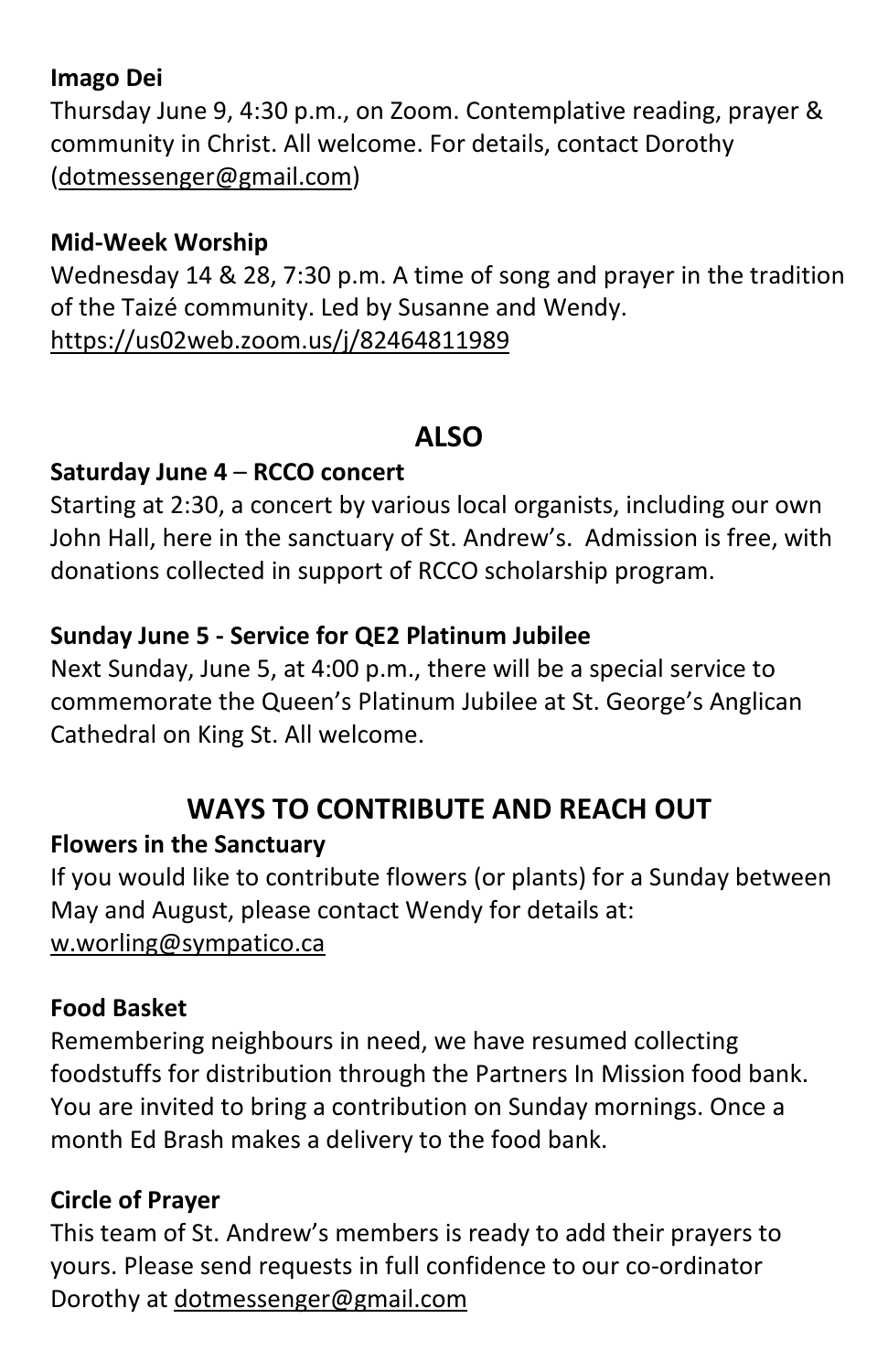#### **St. Andrew's 2022-23 Special Mission Partners**

You are invited to add a designated portion of your offerings to support Local - Camp IAWAH, Momentum Campus Ministries, Habitat for Humanity, Prison Ministries Salvation Army

National - Arise Ministries (individuals involved in the sex trade), Flora House (Winnipeg First Nations after-school programme), Presbyterian College Montréal (theological education)

International - Equipping Leaders in the Middle East (Beirut), PWS&D, SAT 7 (gospel satellite broadcasting)

*Just mark 'Mission' on your envelope, or PAR directions to our bookkeeper.*

## **Engage in Advocacy**

A letter-writing resource is now available to help individuals and churches engage in advocacy on six important social issues which The Presbyterian Church in Canada has endorsed as part of its participation in God's mission in the world – from climate justice, to just treatment of Palestinian children, to Missing and Murdered Indigenous Women Calls for Justice. More information and a template are at: https://presbyterian.ca/resources/advocacy/

## **General Assembly**

The 2022 General Assembly will be online from June 5 until June 8. All the reports being considered are available at https://presbyterian.ca/gao/ga2022/

You can watch the live stream on YouTube! It begins with opening worship on Sunday, June 5, at 2:00 p.m. with a sermon by the Rev. Dr. Daniel Scott, the outgoing Moderator. There will be worship each morning also. Subscribe to the PCC's YouTube channel to be notified when live streaming begins

https://www.youtube.com/presvideo/UCT0xUEEk3UOk3hIKkSn9OuQ

| <b>Financial Review to April 30, 2022</b> | <b>Budgeted</b> | <b>Received</b> |
|-------------------------------------------|-----------------|-----------------|
| <b>General Offerings</b>                  | \$78,893        | \$73,901        |
| <b>Designated Mission Offerings</b>       | \$6,500         | \$5,097         |